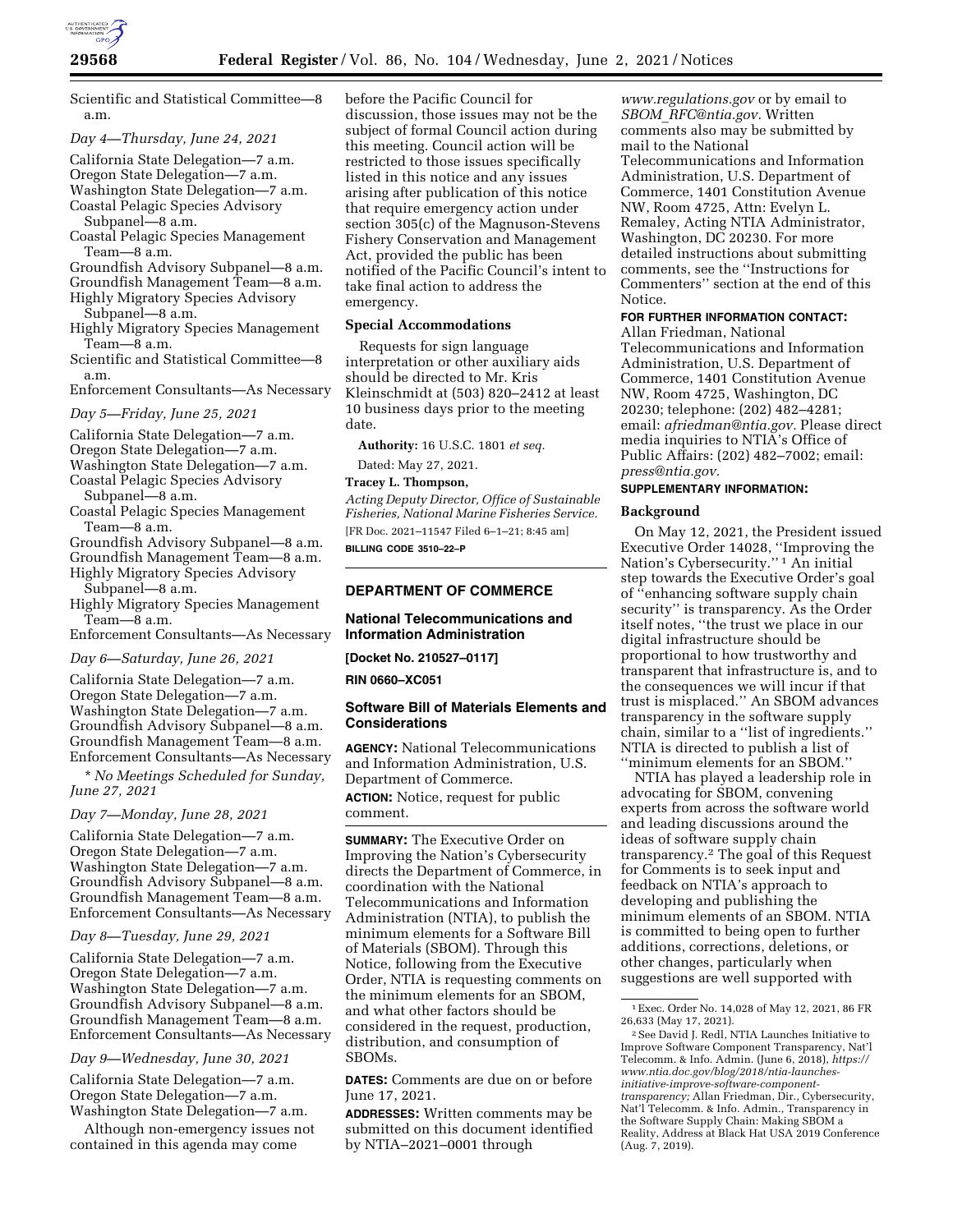documents, operational evidence, and support from broad-based constituencies in the software ecosystem.

Since 2018, NTIA has coordinated an open and transparent multistakeholder process on software component transparency, providing a forum in which a diverse and evolving set of experts and interested parties have been able to weigh in, share their leadership and respective visions, unpack the complex challenges of software supply chain, and propose various solutions.3 The idea of an SBOM is not new. Its roots lie in the concepts developed by noted American engineer and management consultant W. Edward Deming to build post-war industrial supply chain leadership, and over the last decade an SBOM has come to be considered vital to security by notable security experts.<sup>4</sup> By providing a forum for SBOM discussions, NTIA has helped the community identify common themes, coalesce around standards, and emphasize interoperability. These discussions have led to the documentation of existing tools, products, and projects, and have helped drive further experimentation and implementation. With an emphasis on the practice of SBOM generation and use, NTIA has sought to facilitate ''proof-of-concept'' exercises in specific communities and sectors.5 NTIA has also worked across the federal government to share ideas about SBOM, seek feedback and engagement from experts in the civilian and national security community, and expand general awareness of SBOM.

### **What is an SBOM?**

The Executive Order defines an SBOM as ''a formal record containing the details and supply chain relationships of various components used in building software.'' It refers to what the software assurance organization SAFECode calls ''third party components.'' Software is made and used by a wide range of organizations, but this diversity makes a single model for SBOM difficult. There is no one-size-fits-all approach to providing transparency for software assurance.

The Executive Order also defines SBOM in functional terms, framing its value in terms of use cases. It notes distinct but overlapping benefits that accrue to the organization that makes the software (''developers''), the organization that chooses or buys software, and those that operate software. Many of these use case benefits center around tracking known or newly identified vulnerabilities, but SBOM can also support use cases around license management and software quality/efficiency, and can lay the foundation to detect software supply chain attacks. These benefits should serve as a lodestar for designing and publishing the minimum elements of an SBOM that can be applied across the diverse software ecosystem.

### **Potential Elements for an SBOM**

NTIA proposes a definition of the ''minimum elements'' of an SBOM that builds on three broad, inter-related areas: Data fields, operational considerations, and support for automation. Focusing on these three elements will enable an evolving approach to software transparency, and serve to ensure that subsequent efforts will incorporate more detail or technical advances. The information below is preliminary, and the ultimate list published by NTIA will be revised based on public input.

*Data fields.* To understand the thirdparty components that make up software, certain data about each of those components should be tracked. This ''baseline component information'' includes: 6

- Supplier name
- Component name
- Version of the component
- Cryptograph hash of the component
- Any other unique identifier
- Dependency relationship

• Author of the SBOM data Some of these data fields could be expanded. For example, the ''dependency relationship'' generally refers to the idea that one component is included in another component, but could be expanded to also include referencing standards, which tools were used, or how software was compiled or built. Other data fields may need more clarity, including data fields for component and supplier name. As one SBOM document notes, ''[c]omponent identification is fundamental to SBOM and needs to scale globally across

diverse software ecosystems, sectors, and markets.'' 7 The challenge is that different technical communities and organizations have different approaches to determining software identity.

*Operational considerations.* SBOM is more than a set of data fields. Elements of SBOM include a set of operational and business decisions and actions that establish the practice of requesting, generating, sharing, and consuming SBOMs. This includes:

• Frequency. Operational considerations touch on when and where the SBOM data is generated and tracked. SBOM data could be created and stored in the repository of the source. For built software, it can be tracked and assembled at the time of build. A new build or an update to the underlying source should, in turn, create a new SBOM.

• Depth. The ideal SBOM should track dependencies, dependencies of those dependencies, and so on down to the complete graph of the assembled software. Complete depth may not always be feasible, especially as SBOM practices are still novel in some communities. When an SBOM cannot convey the full set of transitive dependencies, it should explicitly acknowledge the ''known unknowns,'' so that the SBOM consumer can easily determine the difference between a component with no further dependencies and a component with unknown or partial dependencies.

• Delivery. SBOMs should be available in a timely fashion to those who need them and have proper access permissions and roles in place. Sharing SBOM data down the supply chain can be thought of as comprising two parts: How the existence and availability of the SBOM is made known (advertisement or discovery) and how the SBOM is retrieved by or transmitted to those who have the appropriate permissions (access).8 Similar to other areas of software assurance, there will not be a one-size-fits-all approach. Anyone offering SBOMs must have some mechanism to deliver them, but this can ride on existing mechanisms. SBOM delivery can reflect the nature of the software as well: Executables that live on endpoints can store the SBOM data on disk with the compiled code, whereas embedded systems or online

<sup>3</sup>NTIA, Multistakeholder Process on Promoting Software Component Transparency, Notice of Open Meeting, 83 FR 26,434 (June 7, 2018).

<sup>4</sup>See Seth Carmody et al., Building Resilient Medical Technology Supply Chains with a Software Bill of Materials, 4 npj Digit. Med., at 1, 1–2 (2021), *[https://doi.org/10.1038/s41746-021-00403-w.](https://doi.org/10.1038/s41746-021-00403-w)* 

<sup>&</sup>lt;sup>5</sup> See Susan Miller, Protecting the Supply Chain with a Software Bill of Materials, GCN (Feb. 22, 2021), *[https://gcn.com/articles/2021/02/22/sbom](https://gcn.com/articles/2021/02/22/sbom-supply-chain-security.aspx)[supply-chain-security.aspx.](https://gcn.com/articles/2021/02/22/sbom-supply-chain-security.aspx)* 

<sup>6</sup>See generally Framing Working Grp., Nat'l Telecomm. & Info. Admin., Framing Software Component Transparency (2019), *[https://](https://www.ntia.gov/files/ntia/publications/framingsbom_20191112.pdf) [www.ntia.gov/files/ntia/publications/framingsbom](https://www.ntia.gov/files/ntia/publications/framingsbom_20191112.pdf)*\_ *[20191112.pdf](https://www.ntia.gov/files/ntia/publications/framingsbom_20191112.pdf)* (providing further information on baseline components).

<sup>7</sup>Framing Working Group, Nat'l Telecomm. & Info. Admin., Software Identification Challenges and Guidance (2021), *[https://www.ntia.gov/files/](https://www.ntia.gov/files/ntia/publications/ntia_sbom_software_identity-2021mar30.pdf)  [ntia/publications/ntia](https://www.ntia.gov/files/ntia/publications/ntia_sbom_software_identity-2021mar30.pdf)*\_*sbom*\_*software*\_*identity-[2021mar30.pdf.](https://www.ntia.gov/files/ntia/publications/ntia_sbom_software_identity-2021mar30.pdf)* 

<sup>8</sup>Framing Working Grp., Nat'l Telecomm. & Info. Admin., Sharing and Exchanging SBOMs (2021), *[https://www.ntia.gov/files/ntia/publications/ntia](https://www.ntia.gov/files/ntia/publications/ntia_sbom_sharing_exchanging_sboms-10feb2021.pdf)*\_ *sbom*\_*sharing*\_*exchanging*\_*[sboms-10feb2021.pdf.](https://www.ntia.gov/files/ntia/publications/ntia_sbom_sharing_exchanging_sboms-10feb2021.pdf)*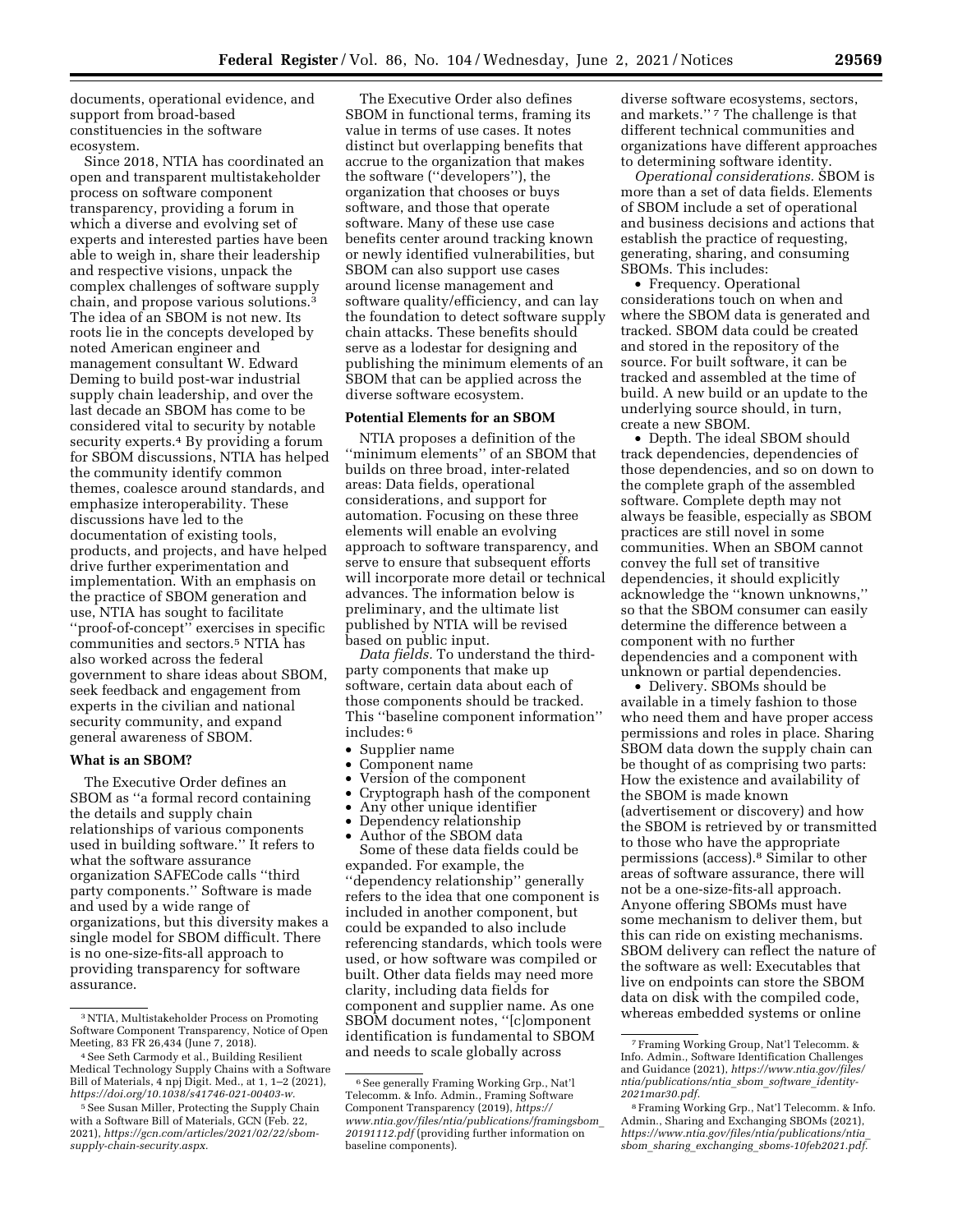services can have pointers to SBOM data stored online.

*Automation support.* A key element for SBOM to scale across the software ecosystem, particularly across organizational boundaries, is support for automation, including automatic generation and machine-readability. As the Executive Order notes, SBOMs should be machine-readable and should allow ''for greater benefits through automation and tool integration.'' Manual entry or distribution with spreadsheets does not scale, especially across organizations.

The SBOM community has identified three existing data standards (formats) that can convey the data fields and be used to support the operations described above: SPDX,<sup>9</sup> CycloneDX,<sup>10</sup> and SWID tags.11 Experts in these formats have mapped between them to create interoperability for the baseline described above. Because these formats already are subject to public input and translation tools exist, they serve as logical starting points for sharing basic data.12

In addition to the three SBOM formats, the need for automation defines how some of the fields might be implemented better. For instance, machine-scale detection of vulnerabilities requires mapping component identity fields to existing vulnerability databases.

#### **Request for Comment**

The discussion above lays out the collected data points and experience from experts and practitioners in SBOM, including existing practices and novel proof-of-concept work. To inform, validate, and update NTIA's understanding of SBOM, NTIA seeks comment on the following questions:

1. Are the elements described above, including data fields, operational considerations, and support for automation, sufficient? What other elements should be considered and why?

2. Are there additional use cases that can further inform the elements of SBOM?

3. SBOM creation and use touches on a number of related areas in IT

11See David Waltermire et al., Guidelines for the Creation of Interoperable Software Identification (SWID) Tags (2016) (Nat'l Inst. of Standards & Tech. Internal Rep. 8060), *[http://dx.doi.org/10.6028/](http://dx.doi.org/10.6028/NIST.IR.8060) [NIST.IR.8060](http://dx.doi.org/10.6028/NIST.IR.8060)* (SWID tags are defined by ISO/IEC 19770–2:2015).

12See, *e.g.,* SwiftBOM—SBOM Generator for PoC and Demos, *<https://democert.org/sbom/>*(last visited May 18, 2021).

management, cybersecurity, and public policy. We seek comment on how these issues described below should be considered in defining SBOM elements today and in the future.

a. Software Identity: There is no single namespace to easily identify and name every software component. The challenge is not the lack of standards, but multiple standards and practices in different communities.

b. Software-as-a-Service and online services: While current, cloud-based software has the advantage of more modern tool chains, the use cases for SBOM may be different for software that is not running on customer premises or maintained by the customer.

c. Legacy and binary-only software: Older software often has greater risks, especially if it is not maintained. In some cases, the source may not even be obtainable, with only the object code available for SBOM generation.

d. Integrity and authenticity: An SBOM consumer may be concerned about verifying the source of the SBOM data and confirming that it was not tampered with. Some existing measures for integrity and authenticity of both software and metadata can be leveraged.

e. Threat model: While many anticipated use cases may rely on the SBOM as an authoritative reference when evaluating external information (such as vulnerability reports), other use cases may rely on the SBOM as a foundation in detecting more sophisticated supply chain attacks. These attacks could include compromising the integrity of not only the systems used to build the software component, but also the systems used to create the SBOM or even the SBOM itself. How can SBOM position itself to support the detection of internal compromise? How can these more advanced data collection and management efforts best be integrated into the basic SBOM structure? What further costs and complexities would this impose?

f. High assurance use cases: Some SBOM use cases require additional data about aspects of the software development and build environment, including those aspects that are enumerated in Executive Order 14028.13 How can SBOM data be integrated with this additional data in a modular fashion?

g. Delivery. As noted above, multiple mechanisms exist to aid in SBOM discovery, as well as to enable access to SBOMs. Further mechanisms and standards may be needed, yet too many

options may impose higher costs on either SBOM producers or consumers.

h. Depth. As noted above, while ideal SBOMs have the complete graph of the assembled software, not every software producer will be able or ready to share the entire graph.

i. Vulnerabilities. Many of the use cases around SBOMs focus on known vulnerabilities. Some build on this by including vulnerability data in the SBOM itself. Others note that the existence and status of vulnerabilities can change over time, and there is no general guarantee or signal about whether the SBOM data is up-to-date relative to all relevant and applicable vulnerability data sources.

j. Risk Management. Not all vulnerabilities in software code put operators or users at real risk from software built using those vulnerable components, as the risk could be mitigated elsewhere or deemed to be negligible. One approach to managing this might be to communicate that software is ''not affected'' by a specific vulnerability through a Vulnerability Exploitability eXchange (or "VEX"),<sup>14</sup> but other solutions may exist.

4. Flexibility of implementation and potential requirements. If there are legitimate reasons why the above elements might be difficult to adopt or use for certain technologies, industries, or communities, how might the goals and use cases described above be fulfilled through alternate means? What accommodations and alternate approaches can deliver benefits while allowing for flexibility?

*Instructions for Commenters:* NTIA invites comment on the full range of issues that may be presented in this Notice, including issues that are not specifically raised in the above questions. Commenters are encouraged to address any or all of the above questions. Comments that contain references to studies, research, and other empirical data that are not widely available should include copies of the referenced materials with the submitted comments. Comments submitted by email should be machine-readable and should not be copy-protected. Responders should include the name of the person or organization filing the comment, which will facilitate agency follow up for clarifications as necessary, as well as a page number on each page of their submissions. All comments received are a part of the public record and will be posted on *regulations.gov* 

<sup>9</sup>See also SPDX, *<https://spdx.dev/>* (last visited May 18, 2021).

<sup>10</sup>See also CycloneDX, *<https://cyclonedx.org/>*  (last visited May 18, 2021).

<sup>13</sup>Exec. Order No.14028 § 4(e)(i)–(x), 86 FR 26633, 26638–39 (May 12, 2021).

<sup>14</sup> David Braue, Software 'Bill of Materials' To Become Standard?, Info. Age (Oct. 22, 2020, 11:34 a.m.), *[https://ia.acs.org.au/article/2020/software](https://ia.acs.org.au/article/2020/software-bill-of-materials-to-become-standard.html)[bill-of-materials-to-become-standard.html.](https://ia.acs.org.au/article/2020/software-bill-of-materials-to-become-standard.html)*